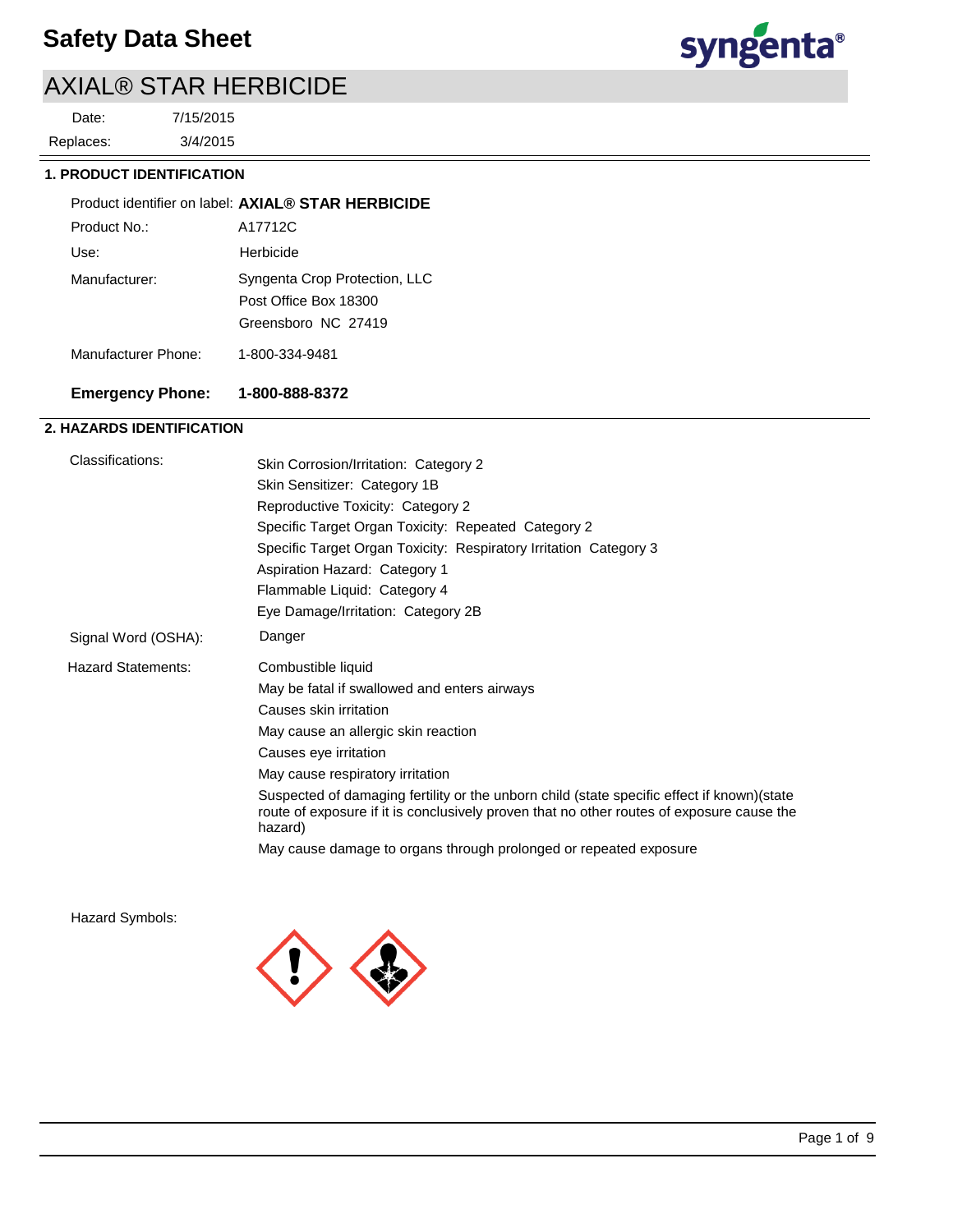

# AXIAL® STAR HERBICIDE

| Date:     | 7/15/2015 |
|-----------|-----------|
| Replaces: | 3/4/2015  |

| <b>Precautionary Statements:</b> | Obtain special instructions before use.                                                                                             |
|----------------------------------|-------------------------------------------------------------------------------------------------------------------------------------|
|                                  | Do not handle until all safety precautions have been read and understood.                                                           |
|                                  | If in eyes: Rinse cautiously with water for several minutes. Remove contact lenses, if<br>present and easy to do. Continue rinsing. |
|                                  | If exposed or concerned: Get medical advice/attention.                                                                              |
|                                  | If eye irritation persists: Get medical advice.                                                                                     |
|                                  | Keep away from heat, sparks, open flames, hot surfaces. No smoking.                                                                 |
|                                  | Do not breathe mist, vapors, spray.                                                                                                 |
|                                  | Wash hands and face thoroughly after handling.                                                                                      |
|                                  | Use only outdoors or in a well-ventilated area.                                                                                     |
|                                  | Contaminated work clothing must not be allowed out of the workplace.                                                                |
|                                  | Wear protective gloves, protective clothing, eye protection.                                                                        |
|                                  | If swallowed: Immediately call a poison center, doctor or Syngenta.                                                                 |
|                                  | If on skin: Wash with plenty of soap and water.                                                                                     |
|                                  | If skin irritation or rash occurs: Get medical advice.                                                                              |
|                                  | If inhaled: Remove person to fresh air and keep comfortable for breathing.                                                          |
|                                  | Call a poison center, doctor or Syngenta if you feel unwell.                                                                        |
|                                  | See Section 4 First Aid Measures.                                                                                                   |
|                                  | Do NOT induce vomiting.                                                                                                             |
|                                  | Take off contaminated clothing and wash it before reuse.                                                                            |
|                                  | In case of fire: Use dry chemical, foam or CO2 for extinction.                                                                      |
|                                  | Store in a well-ventilated place. Keep cool.                                                                                        |
|                                  | Store locked up.                                                                                                                    |
|                                  | Dispose of contents and container in accordance with local regulations.                                                             |
| <b>Other Hazard Statements:</b>  | None                                                                                                                                |

## **3. COMPOSITION/INFORMATION ON INGREDIENTS**

| <b>Chemical Name</b>                                                                                                                              | Common Name                | <b>CAS Number</b>   | Concentration       |
|---------------------------------------------------------------------------------------------------------------------------------------------------|----------------------------|---------------------|---------------------|
| Tetrahydrofurfuryl Alcohol                                                                                                                        | Tetrahydrofurfuryl Alcohol | 97-99-4             | <b>Trade Secret</b> |
| Petroleum Solvent                                                                                                                                 | Petroleum Solvent          | 68477-31-6          | <b>Trade Secret</b> |
| Cloquintocet-Mexyl                                                                                                                                | Cloquintocet-Mexyl         | 99607-70-2          | $2.0\%$             |
| Other ingredients                                                                                                                                 | Other ingredients          | <b>Trade Secret</b> | 80.7%               |
| Propanoic acid, 2,2-dimethyl-,8-(2,6-<br>diethyl-4-methylphenyl)-1,2,4,5-tetrahydro-<br>7-oxo-7H-pyrazolo[1,2-<br>d][1,4,5]oxadiazepin-9-yl ester | Pinoxaden                  | 243973-20-8         | 4.9%                |
| 4-Amino-3,5-Dichloro-6-Fluoro-2-<br>Pyridyloxyacetic Acid                                                                                         | Fluroxypyr                 | 69377-81-7          | 12.4%               |

Ingredients not precisely identified are proprietary or non-hazardous. Values are not product specifications.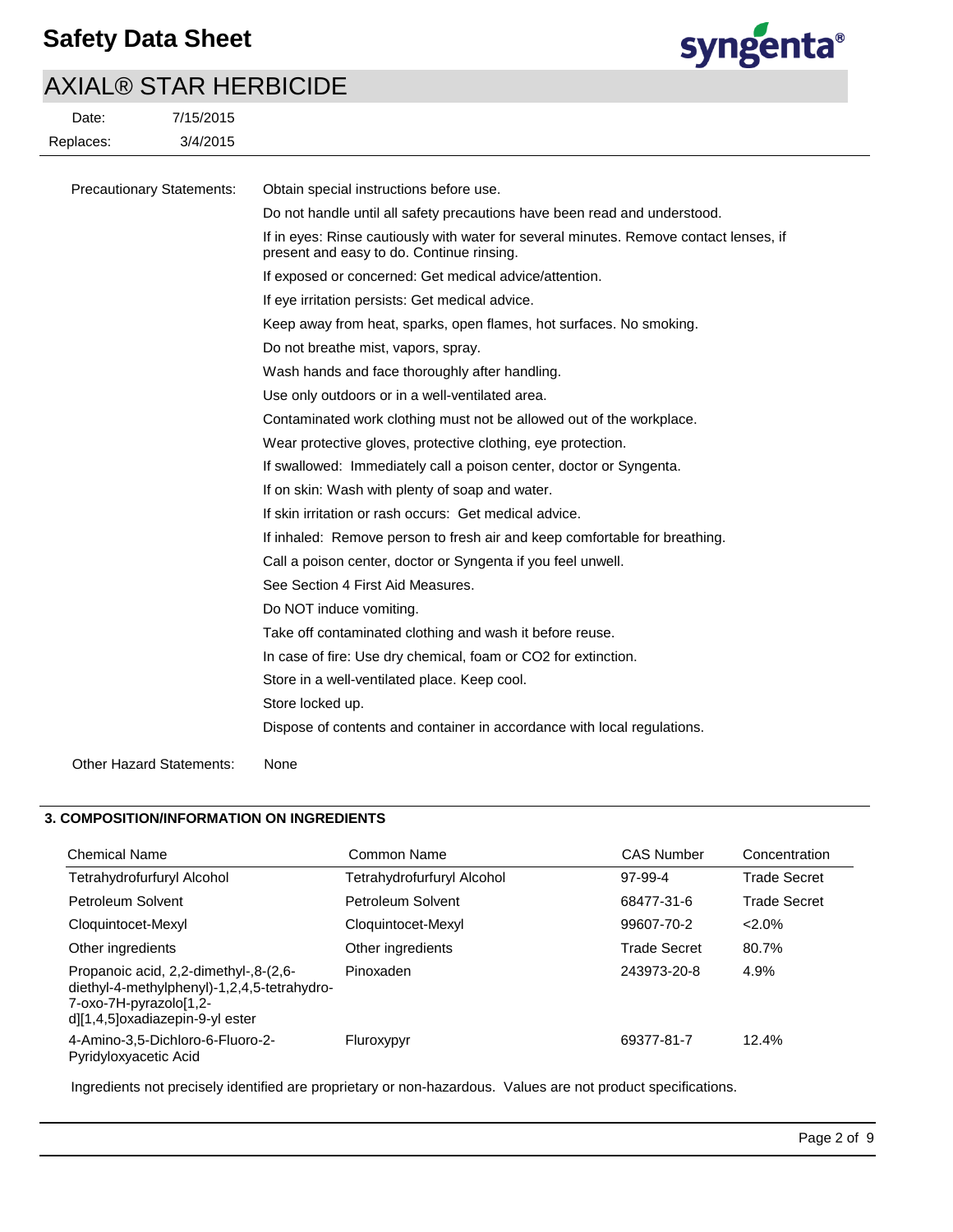# AXIAL® STAR HERBICIDE

3/4/2015 7/15/2015 Replaces: Date:



#### **4. FIRST AID MEASURES**

Have the product container, label or Safety Data Sheet with you when calling Syngenta (800-888-8372), a poison contol center or doctor, or going for treatment.

- If swallowed: Call Syngenta (800-888-8372), a poison control center or doctor immediately for treatment advice. Do not give any liquid to the person. Do not induce vomiting unless told to do so after calling 800-888- 8372 or by a poison control center or doctor. Do not give anything by mouth to an unconscious person. Ingestion:
- If in eyes: Hold eye open and rinse slowly and gently with water for 15-20 minutes. Remove contact lenses, if present, after 5 minutes, then continue rinsing eye. Call Syngenta (800-888-8372), a poison control center or doctor for treatment advice. Eye Contact:

If on skin or clothing: Take off contaminated clothing. Rinse skin immediately with plenty of water for 15-20 minutes. Call Syngenta (800-888-8372), a poison control center or doctor for treatment advice. Skin Contact:

If inhaled: Move person to fresh air. If person is not breathing, call 911 or an ambulance, then give artificial respiration, preferably mouth-to-mouth if possible. Call Syngenta (800-888-8372), a poison control center or doctor for further treatment advice. Inhalation:

Most important symptoms/effects:

Eye irritation

Skin irritation

Allergic skin reaction

Respiratory irritation

Indication of immediate medical attention and special treatment needed:

There is no specific antidote if this product is ingested.

Treat symptomatically.

Persons suffering a temporary allergic reaction may respond to treatment with antihistamines or steroid creams and/or systemic steroids.

Contains petroleum distillate - vomiting may cause aspiration pneumonia.

## **5. FIRE FIGHTING MEASURES**

Suitable (and unsuitable) extinguishing media:

Use dry chemical, foam or CO2 extinguishing media. If water is used to fight fire, dike and collect runoff.

Specific Hazards:

Combustible liquid. Can release vapors that form explosive mixtures at temperatures at or above the flash point. Heavy vapors can flow along surfaces to distant ignition sources and flash back.

During a fire, irritating and possibly toxic gases may be generated by thermal decomposition or combustion.

Special protective equipment and precautions for firefighters:

Wear full protective clothing and self-contained breathing apparatus. Evacuate nonessential personnel from the area to prevent human exposure to fire, smoke, fumes or products of combustion.

## **6. ACCIDENTAL RELEASE MEASURES**

Personal precautions, protective equipment, and emergency procedures: Follow exposure controls/personal protection outlined in Section 8.

Methods and materials for containment and cleaning up:

Control the spill at its source. Contain the spill to prevent from spreading or contaminating soil or from entering sewage and drainage systems or any body of water. Clean up spills immediately, observing precautions outlined in Section 8. Cover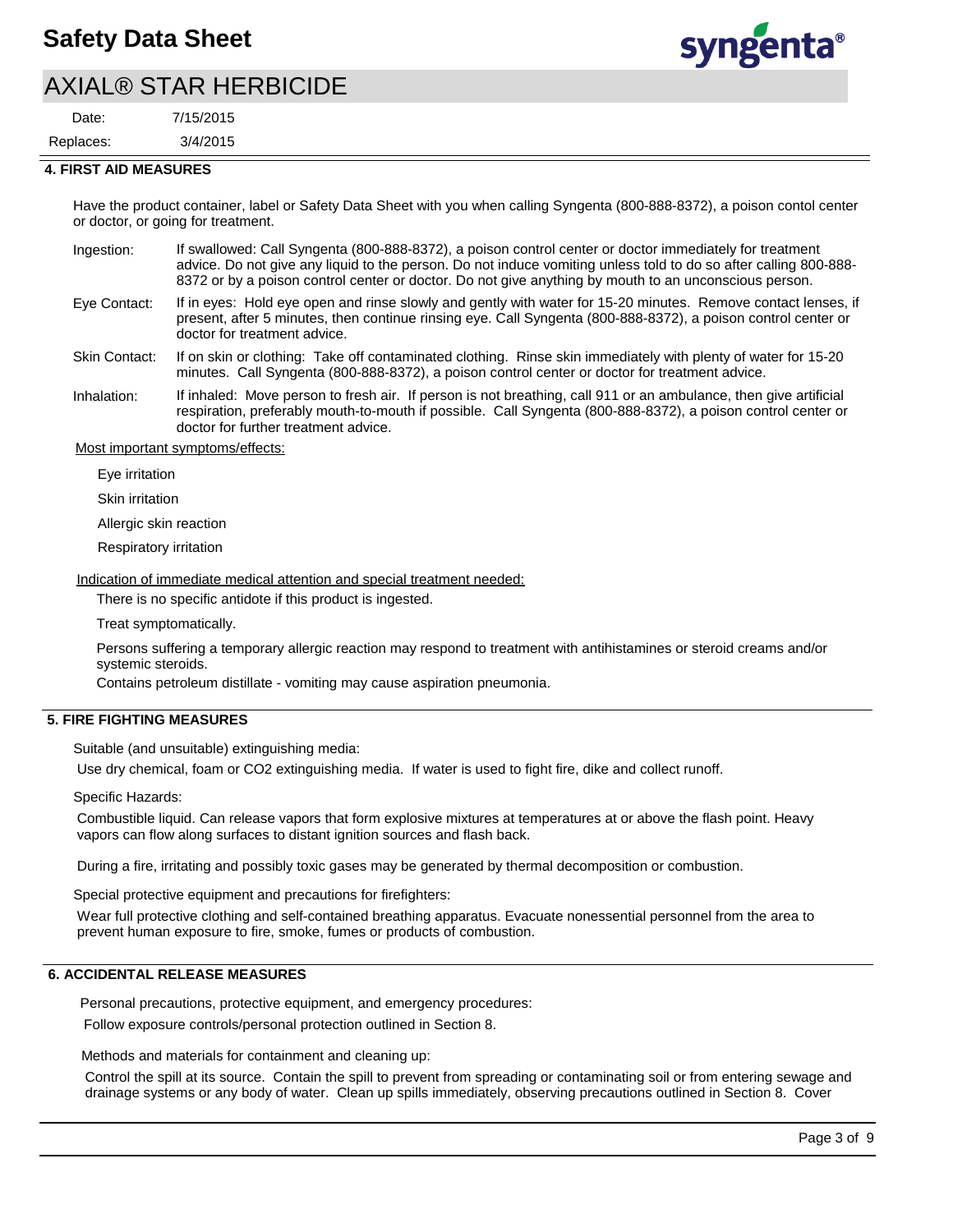

## AXIAL® STAR HERBICIDE

7/15/2015 Date:

3/4/2015 Replaces:

> entire spill with absorbing material and place into compatible disposal container. Scrub area with hard water detergent (e.g. commercial products such as Tide, Joy, Spic and Span). Pick up wash liquid with additional absorbent and place into compatible disposal container. Once all material is cleaned up and placed in a disposal container, seal container and arrange for disposition.

## **7. HANDLING AND STORAGE**

Precautions for safe handling:

Store the material in a well-ventilated, secure area out of reach of children and domestic animals. Do not store food, beverages or tobacco products in the storage area. Prevent eating, drinking, tobacco use, and cosmetic application in areas where there is a potential for exposure to the material. Wash thoroughly with soap and water after handling.

Conditions for safe storage, including any incompatibilities: Store locked up.

## **8. EXPOSURE CONTROLS/PERSONAL PROTECTION**

## **THE FOLLOWING RECOMMENDATIONS FOR EXPOSURE CONTROLS/PERSONAL PROTECTION ARE INTENDED FOR THE MANUFACTURE, FORMULATION AND PACKAGING OF THIS PRODUCT.**

## **FOR COMMERCIAL APPLICATIONS AND/OR ON-FARM APPLICATIONS CONSULT THE PRODUCT LABEL.**

Occupational Exposure Limits:

| <b>Chemical Name</b>       | <b>OSHA PEL</b> | <b>ACGIH TLV</b> | Other                          | Source         |
|----------------------------|-----------------|------------------|--------------------------------|----------------|
| Tetrahydrofurfuryl Alcohol | Not Established | Not Established  | 0.5 ppm TWA                    | <b>AIHA</b>    |
| Petroleum Solvent          | Not Established | Not Established  | 100 mg/m <sup>3</sup> (17 ppm) | Manufacturer   |
| Cloquintocet-Mexyl         | Not Established | Not Established  | $5 \text{ mg/m}^3$ TWA         | Syngenta       |
| Other ingredients          | Not Applicable  | Not Applicable   | Not Applicable                 | Not Applicable |
| Pinoxaden                  | Not Established | Not Established  | $0.1 \text{ mg/m}^3$ (ceiling) | Syngenta       |
| Fluroxypyr                 | Not Established | Not Established  | Not Established                | Not Applicable |

#### Appropriate engineering controls:

Use effective engineering controls to comply with occupational exposure limits (if applicable).

#### Individual protection measures:

#### Ingestion:

Prevent eating, drinking, tobacco usage and cosmetic application in areas where there is a potential for exposure to the material. Wash thoroughly with soap and water after handling.

#### Eye Contact:

Where eye contact is likely, use chemical splash goggles. Facilities storing or utilizing this material should be equipped with an eyewash facility and a safety shower.

## Skin Contact:

Where contact is likely, wear chemical-resistant gloves (such as barrier laminate, butyl rubber, nitrile rubber or Viton), coveralls, socks and chemical-resistant footwear.

## Inhalation:

A combination particulate/organic vapor respirator should be used until effective engineering controls are installed to comply with occupational exposure limits, or until exposure limits are established. Use a NIOSH certified respirator with an organic vapor (OV) cartridge or canister with any R, P or HE filter.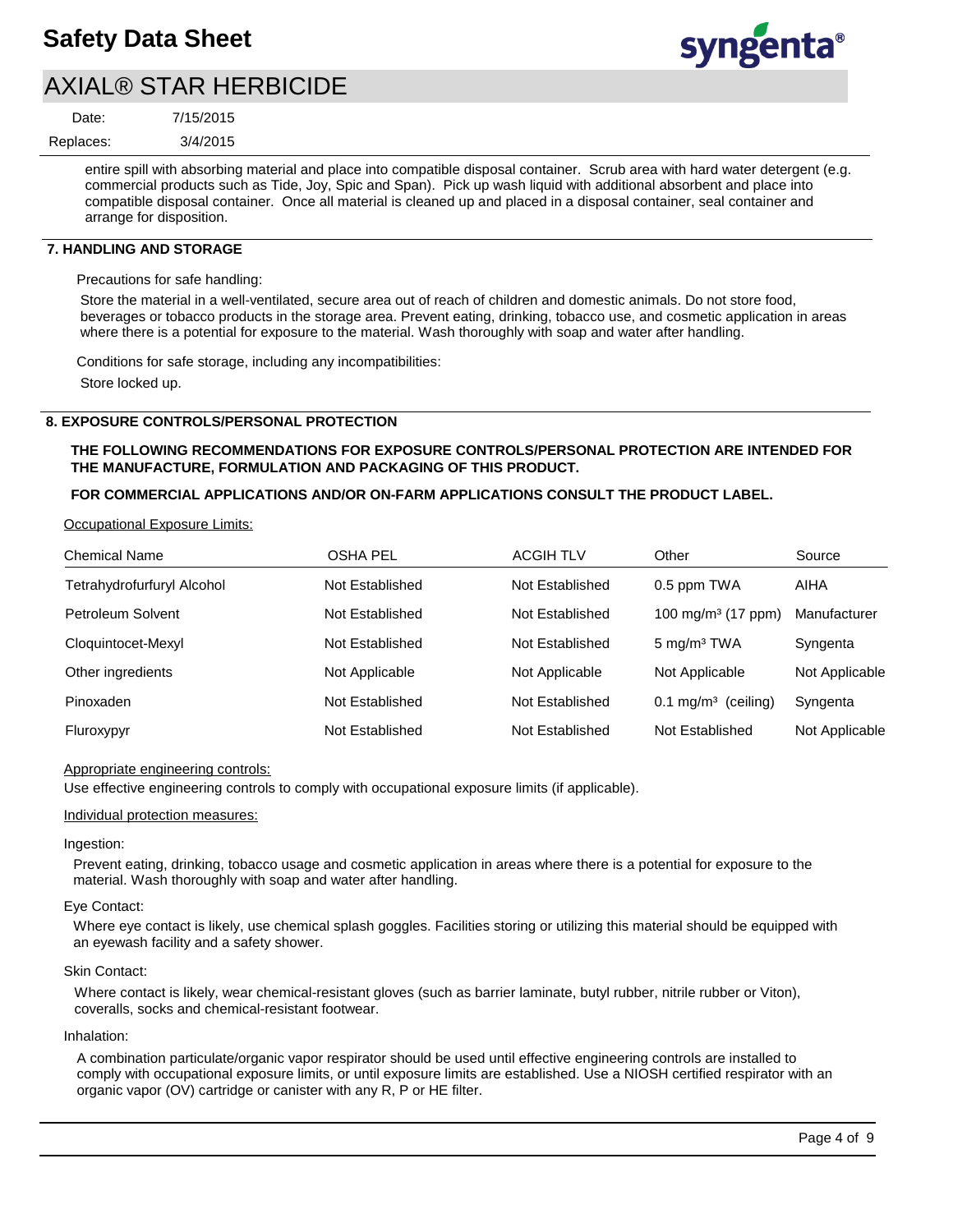

## AXIAL® STAR HERBICIDE

7/15/2015

Date:

3/4/2015 Replaces:

> Use a self-contained breathing apparatus in cases of emergency spills, when exposure levels are unknown, or under any circumstances where air-purifying respirators may not provide adequate protection.

## **9. PHYSICAL AND CHEMICAL PROPERTIES**

| Appearance: Light gold liquid                           |                                        |  |
|---------------------------------------------------------|----------------------------------------|--|
| Odor: Aromatic                                          |                                        |  |
| Odor Threshold: Not Available                           |                                        |  |
| pH: 6.1 (1% solution in deionized H2O @ 77°F [25°C])    |                                        |  |
| Melting point/freezing point: Not Available             |                                        |  |
| Initial boiling point and boiling range: Not Available  |                                        |  |
| Flash Point (Test Method):                              | 183°F (Pensky-Martens CC)              |  |
| Flammable Limits (% in Air):                            | Not Available                          |  |
| Flammability:                                           | Combustible liquid                     |  |
| Vapor Pressure: Fluroxypyr                              | 2.8 x 10(-11) mmHg @ 68°F (20°C)       |  |
| Pinoxaden                                               | $3.5 \times 10(-9)$ mmHg @ 77°F (25°C) |  |
| Vapor Density: Not Available                            |                                        |  |
| Relative Density: 1.014 g/cm <sup>3</sup> @ 68°F (20°C) |                                        |  |
| Solubility (ies): Fluroxypyr 91 mg/l                    |                                        |  |
| Pinoxaden                                               | 200 mg/l @ 77°F (25°C)                 |  |
| Partition coefficient: n-octanol/water: Not Available   |                                        |  |
| Autoignition Temperature: Not Available                 |                                        |  |
| Decomposition Temperature: Not Available                |                                        |  |
| Viscosity: Not Available                                |                                        |  |
| Other: None                                             |                                        |  |

## **10. STABILITY AND REACTIVITY**

Reactivity: Not reactive.

Chemical stability: Stable under normal use and storage conditions.

Possibility of hazardous reactions: Will not occur.

Conditions to Avoid: Not Available

Incompatible materials: None known.

Hazardous Decomposition Products: Not Available

## **11. TOXICOLOGICAL INFORMATION**

Health effects information

Likely routes of exposure: Dermal, Inhalation

Symptoms of exposure: Eye irritation, Skin irritation, Respiratory irritation

Delayed, immediate and chronic effects of exposure: Eye irritation, Skin irritation, Allergic skin reaction, Respiratory irritation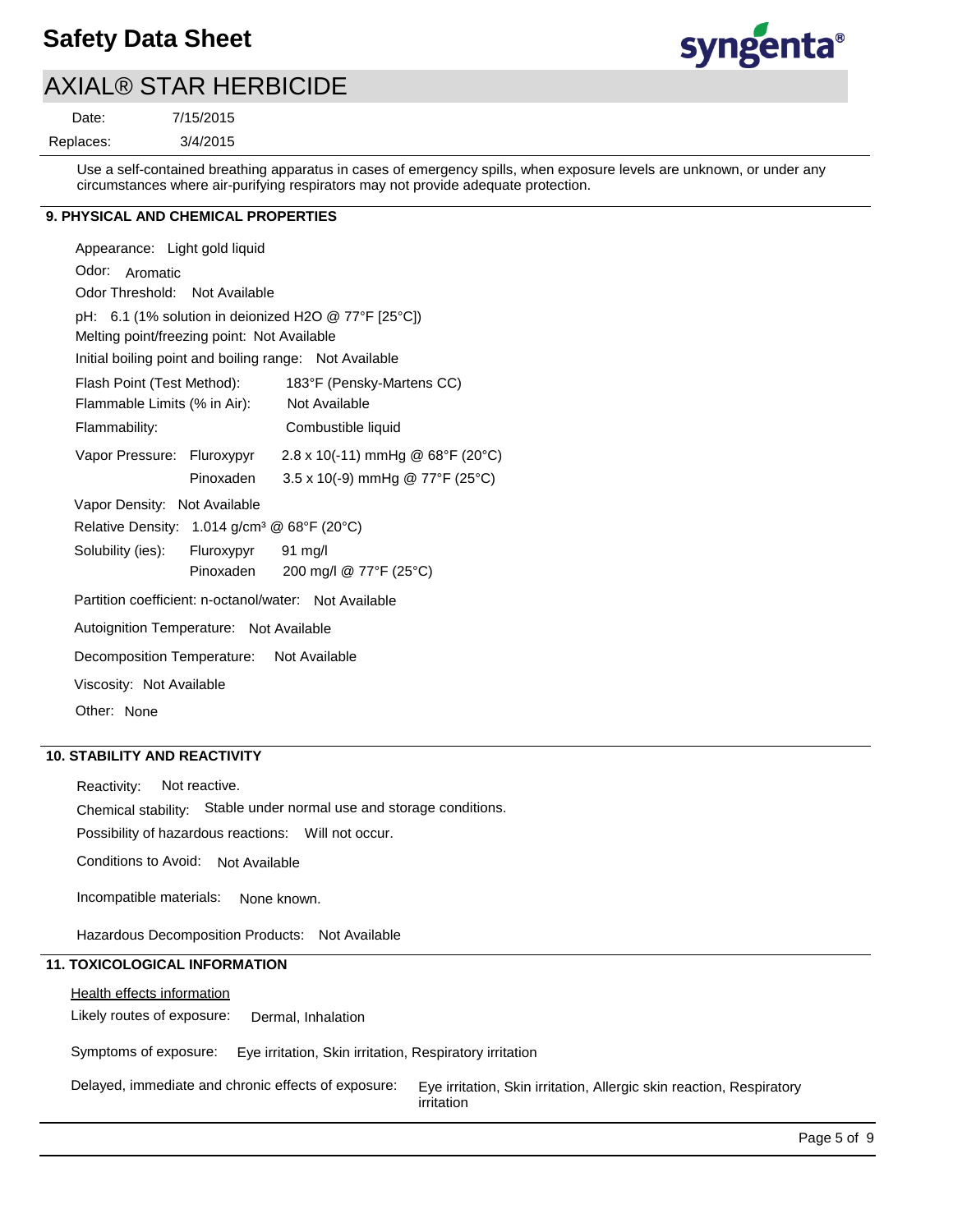# AXIAL® STAR HERBICIDE

3/4/2015 7/15/2015 Replaces: Date:

Numerical measures of toxicity (acute toxicity/irritation studies (finished product))

| Ingestion:                 | Oral (LD50 Female Rat):        | > 5000 mg/kg body weight    |
|----------------------------|--------------------------------|-----------------------------|
| Dermal:                    | Dermal (LD50 Rat):             | > 5000 mg/kg body weight    |
| Inhalation:                | Inhalation (LC50 Rat):         | $> 2.54$ mg/l air - 4 hours |
| Eye Contact:               | Moderately Irritating (Rabbit) |                             |
| Skin Contact:              | Moderately Irritating (Rabbit) |                             |
| <b>Skin Sensitization:</b> | Sensitizing (Guinea Pig)       |                             |

## Reproductive/Developmental Effects

Fluroxypyr: In animal studies, has been shown not to interfere with reproduction. Teratology (Birth Defects): Birth defects are unlikely. Exposures having no effect on the mother should have no effect on the fetus. Did not cause birth defects in animals; other effects were seen in the fetus only at doses which caused toxic effects to the mother.

Pinoxaden: Teratogenicity: Not teratogenic in rats or rabbits. Reproduction: No reproductive effects observed.

#### Chronic/Subchronic Toxicity Studies

Fluroxypyr: Not Available

Pinoxaden: Subchronic: Predominantly kidney and liver effects at high doses. Chronic: Predominantly kidney and liver effects at high doses. Neurotoxicity: No neurotoxic effects (acute or subchronic).

## **Carcinogenicity**

Fluroxypyr: No indication of carcinogenicity, teratogenicity or mutagenicity.

Pinoxaden: No compound-related tumors in rats or mice.

| <b>Chemical Name</b>                                                                                                                          | NTP/IARC/OSHA Carcinogen                                                                                     |
|-----------------------------------------------------------------------------------------------------------------------------------------------|--------------------------------------------------------------------------------------------------------------|
| Tetrahydrofurfuryl Alcohol                                                                                                                    | No                                                                                                           |
| Petroleum Solvent                                                                                                                             | No                                                                                                           |
| Cloquintocet-Mexyl                                                                                                                            | No                                                                                                           |
| Other ingredients                                                                                                                             | No                                                                                                           |
| Propanoic acid, 2,2-dimethyl-,8-(2,6-diethyl-4-<br>methylphenyl)-1,2,4,5-tetrahydro-7-oxo-7H-<br>pyrazolo[1,2-d][1,4,5]oxadiazepin-9-yl ester | No.                                                                                                          |
| 4-Amino-3,5-Dichloro-6-Fluoro-2-<br>Pyridyloxyacetic Acid                                                                                     | No                                                                                                           |
| <b>Other Toxicity Information</b><br>None                                                                                                     |                                                                                                              |
| <b>Toxicity of Other Components</b><br>Cloquintocet-Mexyl                                                                                     | Causes mild eye and skin irritation. Toxic if inhaled or swallowed. May cause sensitization by skin contact. |
| Other ingredients<br>Not Applicable                                                                                                           |                                                                                                              |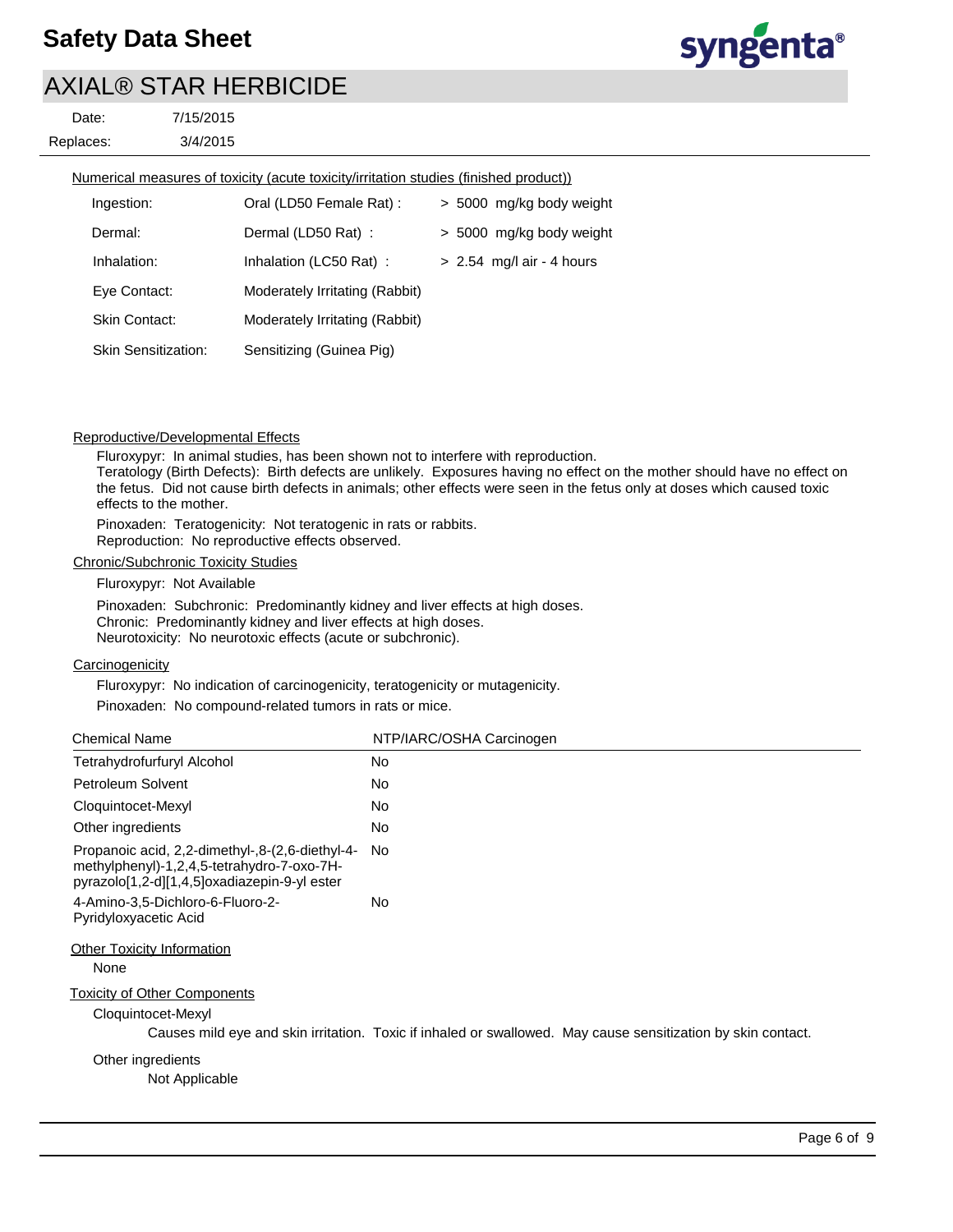# AXIAL® STAR HERBICIDE

3/4/2015

Date:

7/15/2015

Replaces:



Petroleum Solvent

Repeated exposure may cause skin dryness or cracking. If swallowed, may be aspirated and cause lung damage. May be irritating to the eyes, nose, throat and lungs. May cause central nervous system depression.

Tetrahydrofurfuryl Alcohol

Acute exposure causes slight irritation of the skin. Prolonged exposure may cause mild nervous system effects, liver and kidney damage.

## Target Organs

| <b>Active Ingredients</b>   |                                             |
|-----------------------------|---------------------------------------------|
| Fluroxypyr:                 | Not Available                               |
| Pinoxaden:                  | Kidney                                      |
| Inert Ingredients           |                                             |
| Cloquintocet-Mexyl:         | Eye, skin, lung, digestive tract            |
| Other ingredients:          | Not Applicable                              |
| Petroleum Solvent:          | Skin, eye, respiratory tract, CNS           |
| Tetrahydrofurfuryl Alcohol: | Skin, central nervous system, liver, kidney |

## **12. ECOLOGICAL INFORMATION**

## Eco-Acute Toxicity

Pinoxaden:

Fish (Rainbow Trout) 96-hour LC50 10.3 mg/l (Dynamic conditions)

Green Algae 72-hour ErC50 41 mg/l

Invertebrate (Water Flea) Daphnia Magna 48-hour EC50 52 mg/l

#### Fluroxypyr:

Bird (Bobwhite Quail) LD50 Oral > 2000 mg/kg

Invertebrate (Water Flea) Daphnia Magna EC50 0.499 mg/l

Fish (Rainbow Trout) LC50 Result is above water solubility

Green Algae EC50 Result is above water solubility

#### Environmental Fate

#### Fluroxypyr:

The information presented here is for the active ingredient, fluroxypyr.

In soil, fluroxypyr is rapidly degraded by micro-organisms in aerobic conditions to 4-amino-3,5-dichloro-6-fluoropyridin-2 ol, 4-amino-3,5-dichloro-6-fluoro-2-methoxypyridine, and CO2. Laboratory soil studies and field studies demonstrate there is no evidence of any significant leaching.

#### Pinoxaden:

The information presented here is for the active ingredient, pinoxaden. Compound degrades rapidly in the environment with a DT50 of less than 5 days in field and laboratory studies.

## **13. DISPOSAL CONSIDERATIONS**

#### Disposal:

Do not reuse product containers. Dispose of product containers, waste containers, and residues according to local, state, and federal health and environmental regulations.

Characteristic Waste: Not Applicable

Listed Waste: Not Applicable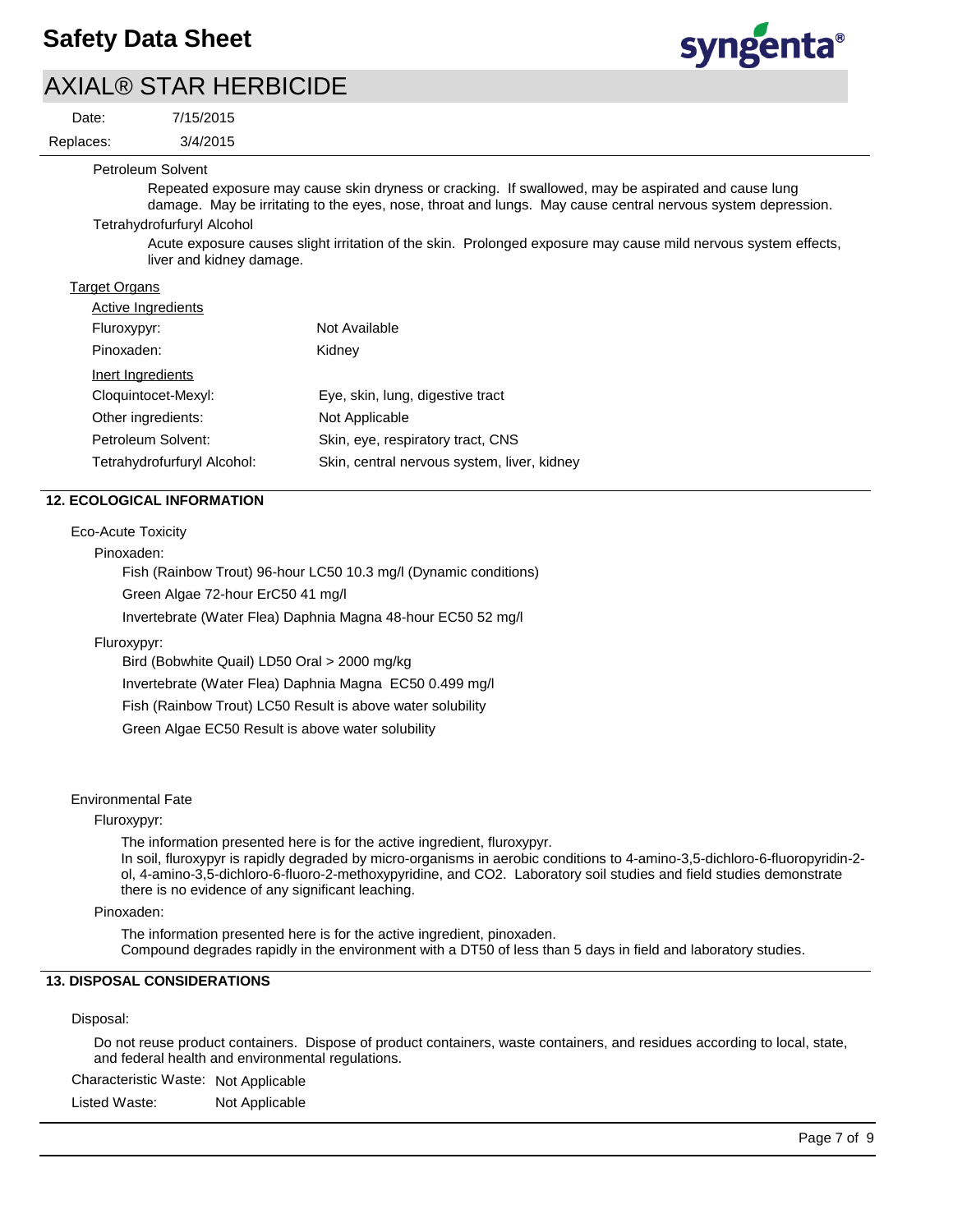## AXIAL® STAR HERBICIDE

Replaces: Date:

3/4/2015 7/15/2015 syngenta®

## **14. TRANSPORT INFORMATION**

DOT Classification

Ground Transport - NAFTA Non-bulk containers: Not regulated Bulk containers: > 119 gal. Proper Shipping Name: Compounds, Weed Killing, Liquid, (Fluroxypyr, Petroleum Solvent) Hazard Class: Class 3 Identification Number: NA 1993 Packing Group: PG III

**Comments** 

Water Transport - International Proper Shipping Name: Environmentally Hazardous Substance, Liquid, N.O.S. (Fluroxypyr) Hazard Class: Class 9 Identification Number: UN 3082 Packing Group: PG III

Air Transport Proper Shipping Name: Environmentally Hazardous Substance, Liquid, N.O.S. (Fluroxypyr) Hazard Class: Class 9 Identification Number: UN 3082 Packing Group: PG III

## **15. REGULATORY INFORMATION**

#### Pesticide Registration:

This chemical is a pesticide product registered by the Environmental Protection Agency and is subject to certain labeling requirements under federal pesticide law. These requirements differ from the classification criteria and hazard information required for safety data sheets, and for workplace labels of non-pesticide chemicals. Following is the hazard information as required on the pesticide label:

Caution: Contains petroleum distillate. Avoid contact with skin or clothing. Causes moderate eye irritation. Wash thoroughly with soap and water after handling and before eating, drinking, chewing gum, using tobacco, or using the toilet. Wear long-sleeved shirt and long pants, socks, shoes, and gloves. Avoid contact with eyes or clothing. Wear protective eyewear. Prolonged or frequently repeated skin contact may cause allergic reactions in some individuals.

EPA Registration Number(s):

100-1389

EPCRA SARA Title III Classification:

| Section 311/312 Hazard Classes: | Acute Health Hazard |
|---------------------------------|---------------------|
|                                 | Fire Hazard         |

Section 313 Toxic Chemicals: None

RCRA Hazardous Waste Classification (40 CFR 261): Not Applicable TSCA Status: CERCLA/SARA 304 Reportable Quantity (RQ): None